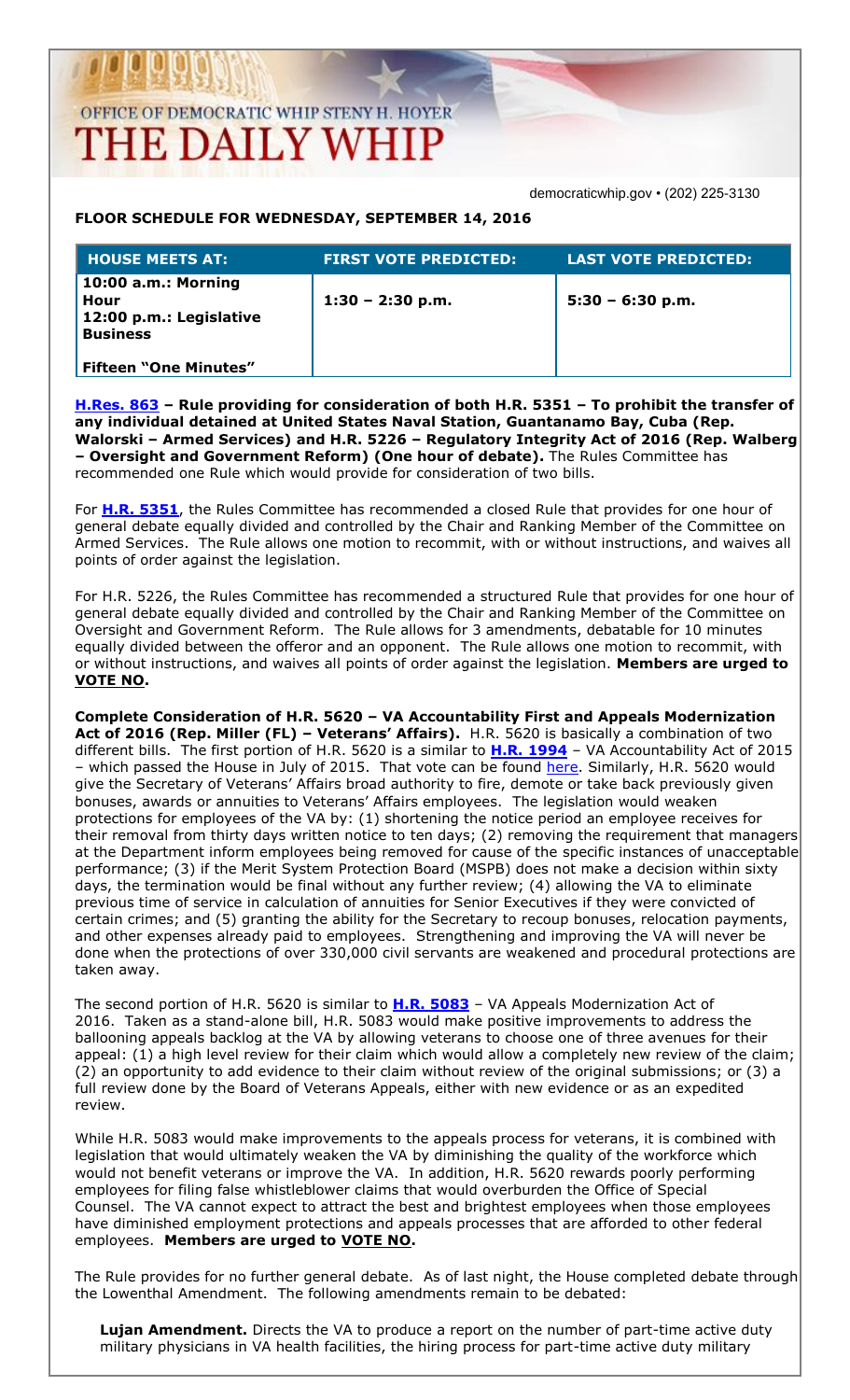## OFFICE OF DEMOCRATIC WHIP STENY H. HOYER

# **THE DAILY WHIP**

democraticwhip.gov • (202) 225-3130

physicians, the hiring process for part-time civilian physicians, and the steps the VA is taking to recruit active duty military physicians for part-time employment in VA health facilities. **Sean Maloney Amendment.** Extends the Department of Veterans Affairs authority for the performance of medical disability evaluations by contract physicians for one year.

**O'Rourke Amendment #16.** Provides the VA with the authority to offer physicians conditional job offers two years earlier and increases the VA's recruiting outreach efforts to academic affiliate institutions.

**O'Rourke Amendment #17.** Provides the VA with the authority to share a patient's electronic health record with VA community based providers, while maintaining HIPPA protections. **O'Rourke Amendment #18.** Directs the Secretary of Veterans Affairs to conduct annual surveys of veterans on experiences obtaining hospital care and medical services from medical facilities of the Department of Veterans Affairs.

**Walz Amendment #19.** Enables any person who is entitled to retired pay for nonregular (reserve) service or who, but for age, would be so entitled to be honored as a veteran. A person shall not be entitled to any benefit because of such recognition.

Walz Amendment #20. Allows the Secretary of the VA to furnish rehabilitative equipment to Veterans entitled to prosthetic appliances, and modify non-rehabilitative equipment owned by the Veteran to meet that purpose, if the Veteran elects. Rehabilitative equipment includes recreational sports equipment that provides an adaption or accommodation for the Veteran.

**Duffy Amendment.** Allows the VA to also use hearing aid specialists to program, adjust, and repair hearing aids.

**Lance Amendment.** Inserts the legislative text of **[H.R. 658](http://thomas.loc.gov/cgi-bin/bdquery/z?d114:HR658:/)** requiring a VA Regional Office to carry out claim adjudications within 125 days with 98% accuracy. Regional Offices must submit a three step report every time it fails to meet its 125 day goal with explanation, reasoning and solutions for improvement. The report will also contain a description of additional resources necessary for the office to reach its goals, from staffing to policy changes, and an action plan to enable the office to meet its goal.

The following amendments had recorded votes pending as of last night:

**Walz/Titus Amendment #2.** Strikes sections 2 through 8 and section 10.

**Takano Amendment.** Replaces Section 3 with a new provision allowing the Secretary to suspend, without pay, any VA employee whose performance or misconduct threatens public health or safety, including the health and safety of veterans; and may remove a suspended employee after such investigation and review as the Secretary considers necessary, if the Secretary determines removal is in the interest of public health and safety.

**Kuster Amendment.** Replaces Section 7 of H.R. 5620 with section 113 of **[S. 2921](http://thomas.loc.gov/cgi-bin/bdquery/z?d114:S2921:/)**, which contains an improved process to expedite the removal or demotion of a member of the Senior Executive Service.

*Bill Text for* **H.R. 5620***:*  [PDF Version](https://www.congress.gov/114/bills/hr5620/BILLS-114hr5620ih.pdf)

**[H.R. 5226](http://thomas.loc.gov/cgi-bin/bdquery/z?d114:HR5226:/) – Regulatory Integrity Act of 2016 (Rep. Walberg – Oversight and Government Reform) (One hour of debate).** This bill is yet another attempt by House Republicans to severely hinder government agencies in issuing rules and regulatory actions.

H.R. 5226 would require each agency to make publicly available on the agency website or on [regulations.gov](http://regulations.gov/) a list of: (1) each pending agency regulatory action; (2) the date of origination of the regulation; (3) most recent status; (4) an estimate of the date of completion of the final rule; (5) a description of the regulatory action; and (6) each public communication about the action issued by the agency, including the date of communication, the intended audience, the method by which the communication was transmitted, and a copy of the original communication. These requirements are overly burdensome and, if enacted, will severely impede the process for creating regulatory actions, which in turn could put the public at risk by preventing agencies from adopting rules to address real threats to public health, safety, and security.

The bill would also prohibit agencies from publicly disseminating information to "promote" a pending agency regulatory action. However, current law already bars agency employees from engaging in "substantial 'grass roots' lobbying campaigns" when those campaigns are aimed at encouraging members of the public "to pressure Members of Congress to support Administration or Department legislative or appropriations proposals." H.R. 5226 is so broadly written that almost any action by an agency can be seen as "promoting" a pending agency regulatory action.